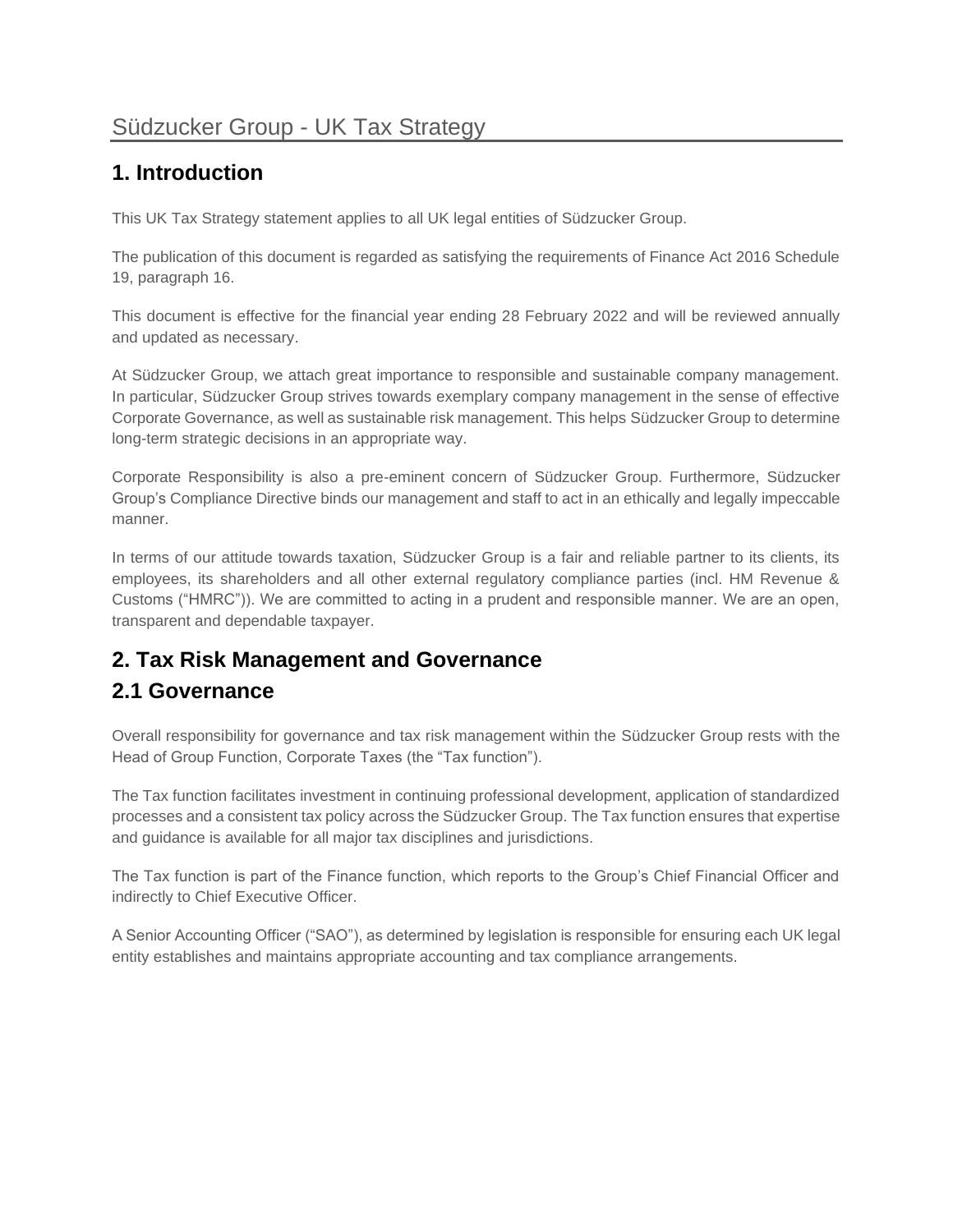#### **2.2 Tax risk management and tax risk appetite**

The Südzucker Group operates worldwide and is exposed to a variety of tax risks. The Südzucker Group aims to manage tax risks in a similar way to any area of operational risks across the Südzucker Group. The business is supported by oversight functions, including the Tax function and Internal Audit.

Südzucker Group monitors the activities and responsibilities of the Tax function. The Südzucker Group will continue to look at resourcing and will assess headcount within the function as the scale and complexity of the business evolves.

Where appropriate, Südzucker Group looks to engage with tax authorities to disclose and resolve issues, risks and uncertain tax positions. The subjective nature of global tax legislation means that it is often not possible to mitigate all known tax risks. As a result, at any given time, the Südzucker Group may be exposed to financial and reputational risks arising from its tax affairs.

As with our broader business risk appetite, we have a low tolerance towards tax risks (across all taxes). We seek to minimize the risk of a dispute with HMRC by being open and transparent about our tax affairs. The Companies seek to attain a low UK tax risk rating as determined by HMRC Business Risk Review process.

The tax consequences of significant transactions (incl. internal restructuring and changes to IT systems) will be subject to a detailed review from a tax perspective. Wherever relevant, we would also seek the opinion of external advisors to ensure that the tax impact of any transaction is aligned with Südzucker Group's responsibilities.

#### **3. Tax Planning**

Südzucker Group does not enter into any aggressive tax planning or support the use of artificial structures that are established solely to avoid paying tax and have no business purpose. Südzucker Group's tax planning is aligned with its commercial business and economic activities.

Südzucker Group actively engages in and supports the development of a rules-based international tax framework. Südzucker Group looks to tax policy makers to implement international tax reforms in a coherent, coordinated way so that there is a level playing field and the risk of paying tax twice on the same income is minimized. In particular, Südzucker Group supports the OECD international tax reform work on Base Erosion and Profit Shifting (BEPS).

Südzucker Group is committed to maintaining an open and honest dialogue with regulators. It is Südzucker Group's policy to provide transparent and comprehensive information to tax administrations in order to facilitate their understanding of the tax-related decisions taken by Südzucker Group.

Südzucker Group operates throughout the world. As a result, there are many transactions between Südzucker Group companies. In line with internationally recognized standards for cross border transactions, the pricing for these transactions must reflect an arm's-length price. The pricing is driven by the activities undertaken and the value created. This approach is consistently taken in all countries where Südzucker Group operates.

Südzucker Group maintains a Compliance Directive which is the cornerstone of everything we do, including the approach to tax planning.